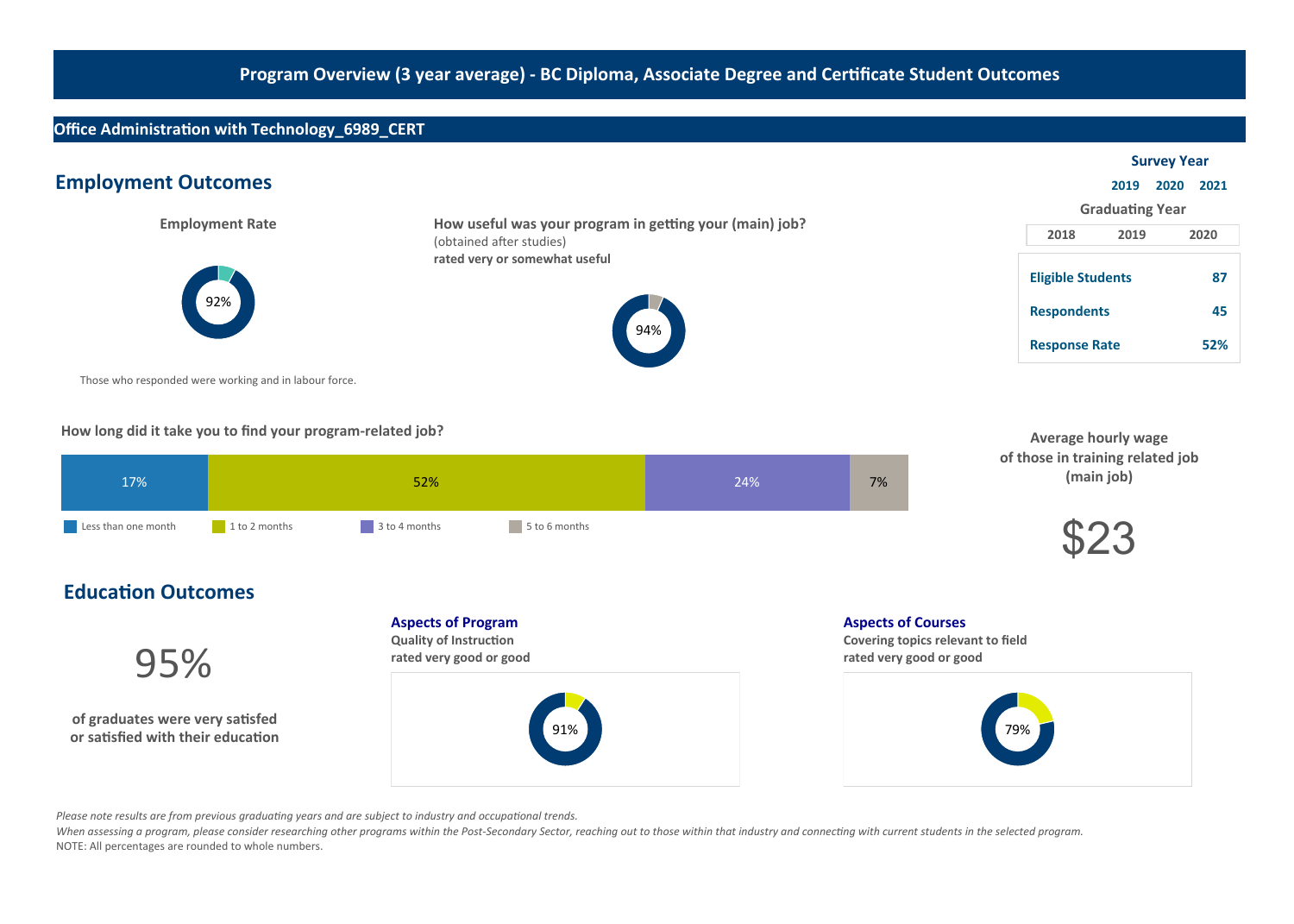

## A Summary of Survey Results (3 year average) - BC Diploma, Associate Degree and Certificate Student Outcomes

### **Survey Year**

#### 2019 2020 2021

## Program:

Office Administration with Technology\_6989\_CERT

# **Employment Outcomes**

**In Labour Force** 



Those who responded were employed as well as looking and available for work at time of survey.

**Employment Rate** 



Those who responded were working and in labour force.

Employed in training-related job



Those who responded were currently employed at a job or business at time of survey.

|                    | <b>Graduating Year</b>   |      |      |
|--------------------|--------------------------|------|------|
|                    | 2018                     | 2019 | 2020 |
|                    | <b>Eligible Students</b> |      | 87   |
| <b>Respondents</b> |                          |      | 45   |
|                    | <b>Response Rate</b>     |      | 52%  |

### Of those employed (in labour force):



### How useful was your program in getting your (main) job? (obtained after studies)



### How long did it take you to find your program-related job?

| 17%.                |               | 52%           |               | 24% | 7% |
|---------------------|---------------|---------------|---------------|-----|----|
| Less than one month | 1 to 2 months | 3 to 4 months | 5 to 6 months |     |    |





Please note results are from previous graduating years and are subject to industry and occupational trends.

When assessing a program, please consider researching other programs within the Post-Secondary Sector, reaching out to those within that industry and connecting with current students in the selected program. NOTE: All percentages are rounded to whole numbers.

## Top 5 Jobs Obtained Related to Program

|      | <b>NOC4</b> Occupation             | % of those employed in<br>program related jobs | Median hourly wage (main<br>job) |
|------|------------------------------------|------------------------------------------------|----------------------------------|
| 1241 | Administrative assistants          | 34%                                            | \$23                             |
| 1411 | General office support workers     | 17%                                            | \$24                             |
| 1221 | Administrative officers            | 14%                                            | \$24                             |
| 1414 | Receptionists                      | 10%                                            |                                  |
| 1111 | Financial auditors and accountants | 3%                                             |                                  |

Average hourly wage of those in training related job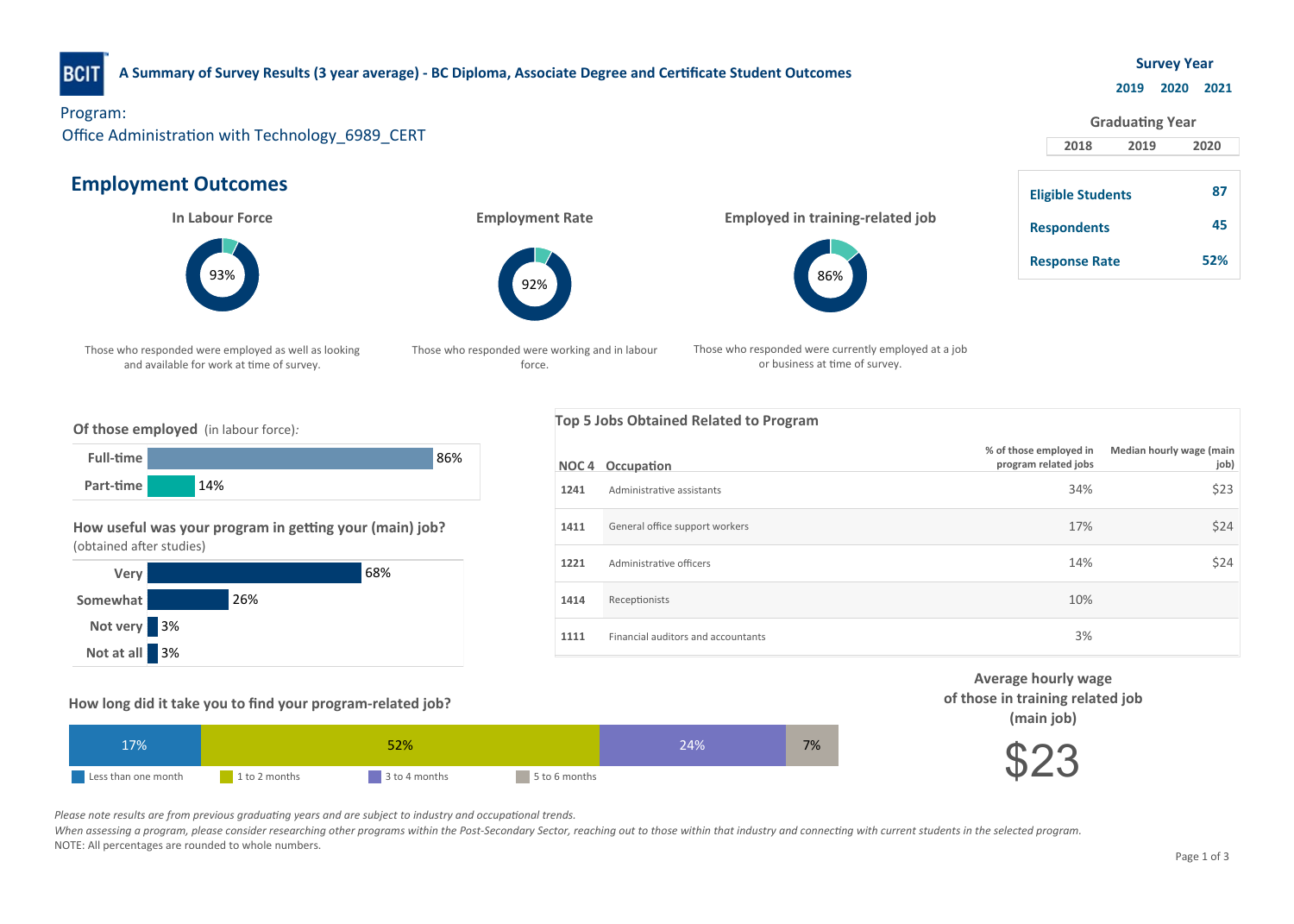

## A Summary of Survey Results (3 year average) - BC Diploma, Associate Degree and Certificate Student Outcomes

### **Survey Year**

### 2019 2020 2021

87

**Graduating Year** 

Program:

Office Administration with Technology 6989 CERT

# **Education Outcomes**

**Quality of Instruction** 

**Aspects of Program** How did students rate:

Amount of practical experience

of graduates were very satisfed or satisfied with their education

### Skill Development How well are students prepared to:

Written Communication

**Oral Communication** 

Group Collaboration

Problem Resolution

Reading and Comprehension

**Critical Analysis** 



18% 20% 9%



2018 2019 2020 **Eligible Students** Respondents **Response Rate** 

### **Aspects of Program**

Quality of Instruction rated very good or good



## **Aspects of Courses**

Covering topics relevant to field rated very good or good



## **Aspects of Courses**

2% 0%

17%

7%

3%

3%

3%

5%

5%

18%

13%

17%

26%

36%

Covering standards used rated very good or good



Please note results are from previous graduating years and are subject to industry and occupational trends.

Learn on your own **Example 2008** 2009 12:00 12:00 12:00 12:00 12:00 12:00 12:00 12:00 12:00 12:00 12:00 12:00 12:00 12:00 12:00 12:00 12:00 12:00 12:00 12:00 12:00 12:00 12:00 12:00 12:00 12:00 12:00 12:00 12:00 12:00 12:0

When assessing a program, please consider researching other programs within the Post-Secondary Sector, reaching out to those within that industry and connecting with current students in the selected program. NOTE: All percentages are rounded to whole numbers.

Skill Development and Experience The Very Good or Good Cool and Adequate Poor or Very Poor

**Notatally Act of Service Very Helpful** Not very helpful Notatall helpful

80%

78%

71%

61%

83%

93%

**Organization of program 2%** and the control of the control of the control of the control of the control of the control of the control of the control of the control of the control of the control of the control of the contr

80% 78% 91%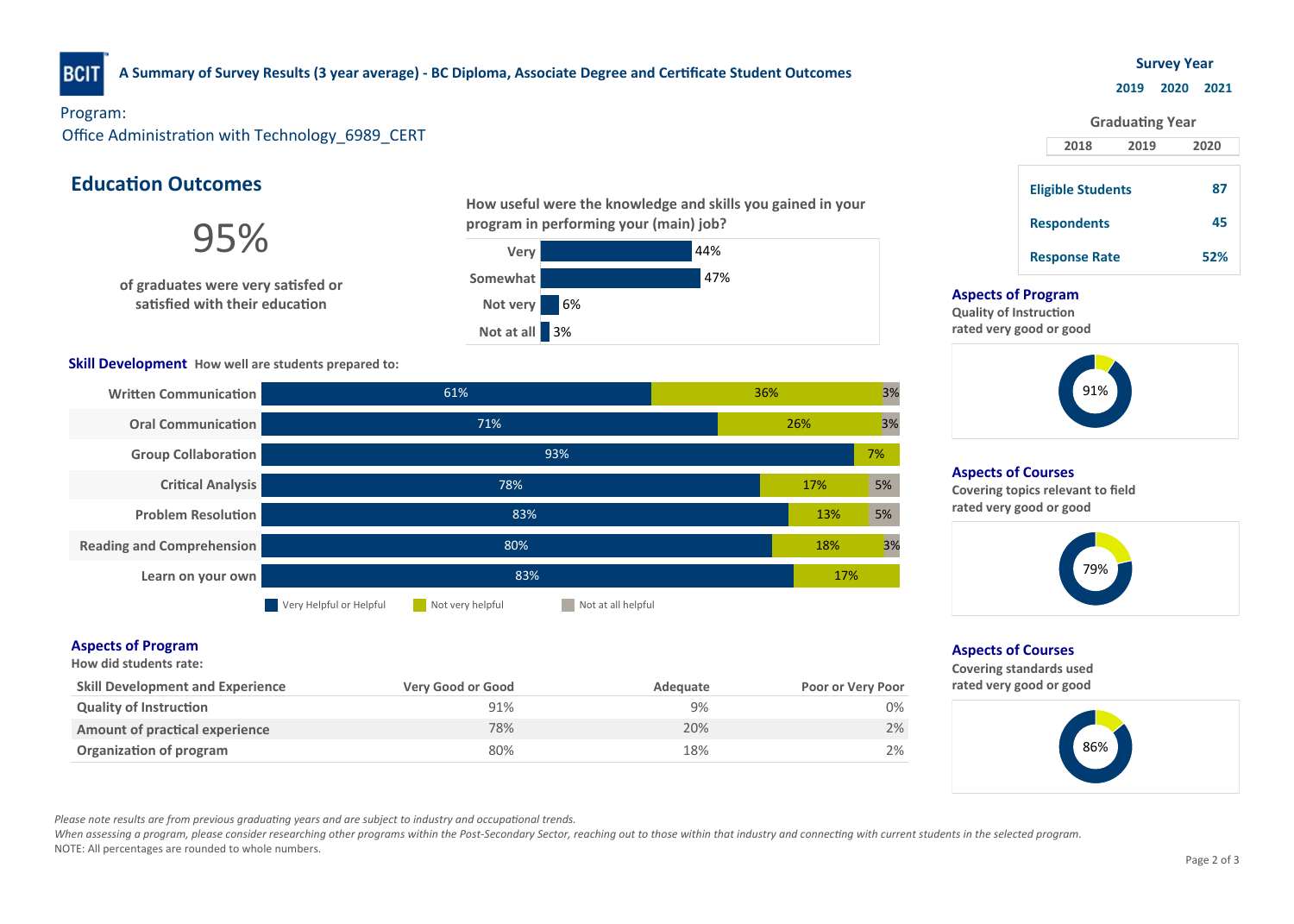

## A Summary of Survey Results (3 year average) - BC Diploma, Associate Degree and Certificate Student Outcomes

### **Survey Year**

### 2019 2020 2021



very well somewhat hot very 25% 38% 38%

# **Program Demographics**

Of those respondents had taken previous post-secondary education: Note: Credentials are based on those who had taken previous post-secondary education. Respondents could report more than one type of post-secondary credential. No credential 16% Non-trades credential below bachelor level 19% Bachelor'sdegree 47% Certificate or diploma above Bachelor level 6% Graduate degree 16%

|  |             |        | - -0 -    |     |
|--|-------------|--------|-----------|-----|
|  | Gender      |        | $20 - 24$ | 13% |
|  |             |        | $25 - 29$ | 27% |
|  |             | 89%    | 30-34     | 24% |
|  |             |        | 35-39     | 11% |
|  |             |        | 40-44     | 13% |
|  |             |        | 45-49     | 4%  |
|  | 11%         |        | 50-54     | 4%  |
|  | <b>Male</b> | Female | $55+$     | 2%  |
|  |             |        |           |     |

Please note results are from previous graduating years and are subject to industry and occupational trends.

When assessing a program, please consider researching other programs within the Post-Secondary Sector, reaching out to those within that industry and connecting with current students in the selected program. NOTE: All percentages are rounded to whole numbers. Page 3 of 3

# 2018 2019 2020 **Graduating Year Eligible Students** Respondents **Response Rate** 87 45 52%

Age

Where are you studying or where did you take further studies? Top B.C. Public Post-Secondary Institutions

| <b>BCIT</b>                           | 50% |
|---------------------------------------|-----|
| <b>Douglas College</b>                | 25% |
| <b>University of British Columbia</b> | 25% |